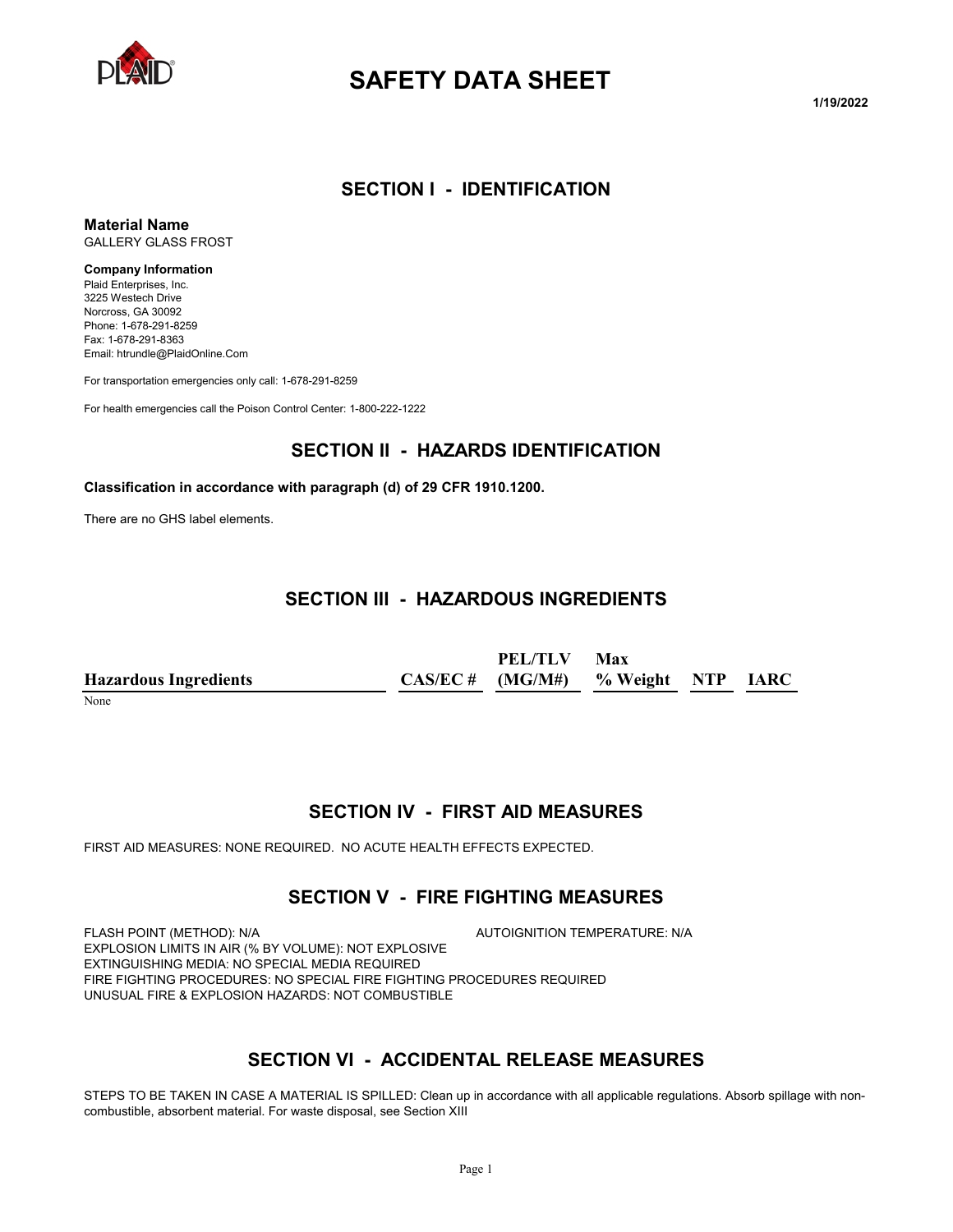## **SECTION VII - HANDLING AND STORAGE**

PRECAUTIONS TO BE TAKEN DURING STORAGE AND HANDLING: Good industrial hygiene practice requires that exposure be maintained below the TLV. This is preferably achieved through the provision of adequate ventilation. When exposure cannot be adequately controlled in this way, personal respiratory protection should be employed.

## **SECTION VIII - EXPOSURE CONTROLS / PERSONAL PROTECTION**

RESPIRATORY PROTECTION AND SPECIAL VENTILATION REQUIREMENTS: NONE REQUIRED OTHER PROTECTIVE EQUIPMENT (GLOVES, GOGGLES, ETC): NONE REQUIRED WORK/HYGIENE PRACTICES: NONE REQUIRED ENGINEERING CONTROLS: NONE REQUIRED

## **SECTION IX - PHYSICAL AND CHEMICAL PROPERTIES**

BOILING POINT: N/A **MELTING POINT: N/A** VAPOR PRESSURE: N/A FLASH POINT (METHOD): N/A SPECIFIC VAPOR DENSITY (AIR=1): N/A SPECIFIC GRAVITY: N/A SOLUBILITY IN WATER: N/A REACTIVITY IN WATER: NON-REACTIVE

## **SECTION X - STABILITY AND REACTIVITY**

HAZARDOUS POLYMERIZATION PRODUCTS: N/A STABILITY: STABLE CONDITIONS TO AVOID: N/A INCOMPATIBILITY (MATERIALS TO AVOID): N/A HAZARDOUS DECOMPOSITION PRODUCTS: Carbon monoxide, carbon dioxide and smoke

## **SECTION XI - TOXICOLOGICAL INFORMATION**

ACUTE EFFECTS ASSOCIATED WITH USE OF THIS MATERIAL: NONE EXPECTED The summated LD50 is 30293 mg/kg. The summated LC50 is 99999 mg/cubic meter. This product is not considered to be a known or suspected human carcinogen by NTP, IARC or OSHA (see section III)

## **SECTION XII - ECOLOGICAL INFORMATION**

HARMFUL EFFECTS KNOWN OTHER THAN THOSE ASSOCIATED WITH SUSPENDED INERT SOLIDS IN WATER.

## **SECTION XIII - DISPOSAL CONSIDERATIONS**

RCRA HAZARD CLASS (40 CFR 261): THIS PRODUCT IS NOT CLASSIFIED AS A HAZARDOUS WASTE. WASTE DISPOSAL METHOD: DISPOSE OF IN ACCORDANCE WITH FEDERAL, STATE AND LOCAL REGULATIONS.

## **SECTION XIV - TRANSPORTATION INFORMATION**

U.S. DOT (49 CFR 172.101): THIS IS NOT A HAZARDOUS MATERIAL AS CLASSIFIED BY CFR 172.101.

## **SECTION XV - REGULATORY INFORMATION**

CONTENTS OF THIS SDS COMPLY WITH OSHA HAZARD COMMUNICATION STANDARD 29 CFR 1910.1200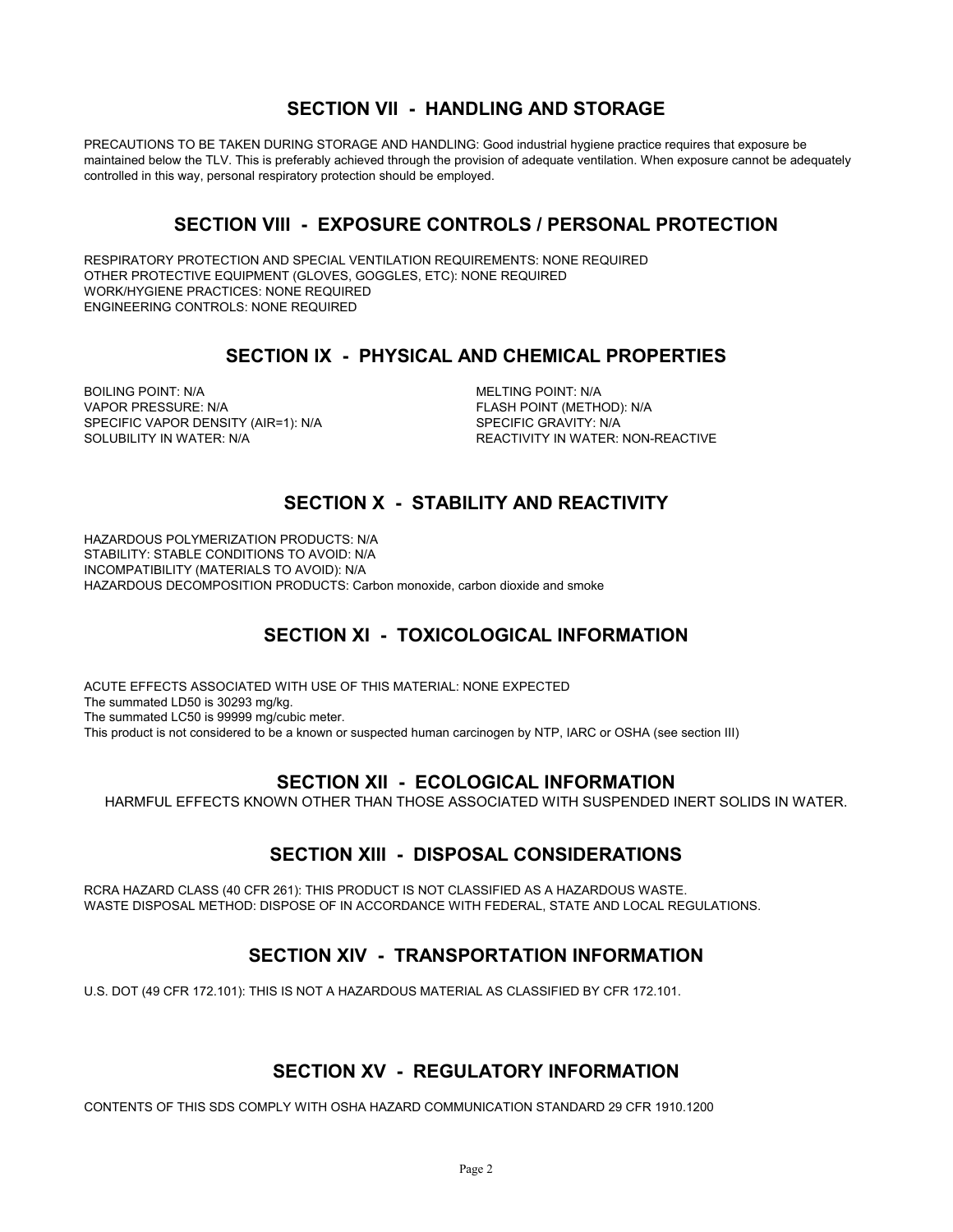EPA SARA TITLE III CHEMICAL LISTINGS: SECTION 302.4 EXTREMELY HAZARDOUS SUBSTANCES (40 CFR 355): NONE

SECTION 313 TOXIC CHEMICALS (40 CFR 372): NONE

#### INTERNATIONAL REGULATIONS

CANADIAN WHMIS: THIS PRODUCT IS A CONTROLLED PRODUCT UNDER CANADA'S WORKPLACE HAZARDOUS MATERIALS INFORMATION SYSTEM. IT CONTAINS THE FOLLOWING TOXIC OR HIGHLY TOXIC MATERIALS: NONE

Under CPSC's consumer product regulations (16CFR1500.3 and 150014), this product has the following required acute and chronic hazard labeling:

#### **NONE**

## **SECTION XVI - OTHER INFORMATION**

Disclaimer: We believe the statements, technical information and recommendations contained herein are reliable, but they are given without warranty or guarantee of any kind. The information contained in this document applies to this specific material as supplied. It may not be valid for this material if it is used in combination with any other materials. It is the user's responsibility to satisfy oneself as to the suitability and completeness of this information for the user's own particular use.

#### **LAST REVISION DATE: 01/19/2022**

**Prepared by Duke OEM Toxicology**